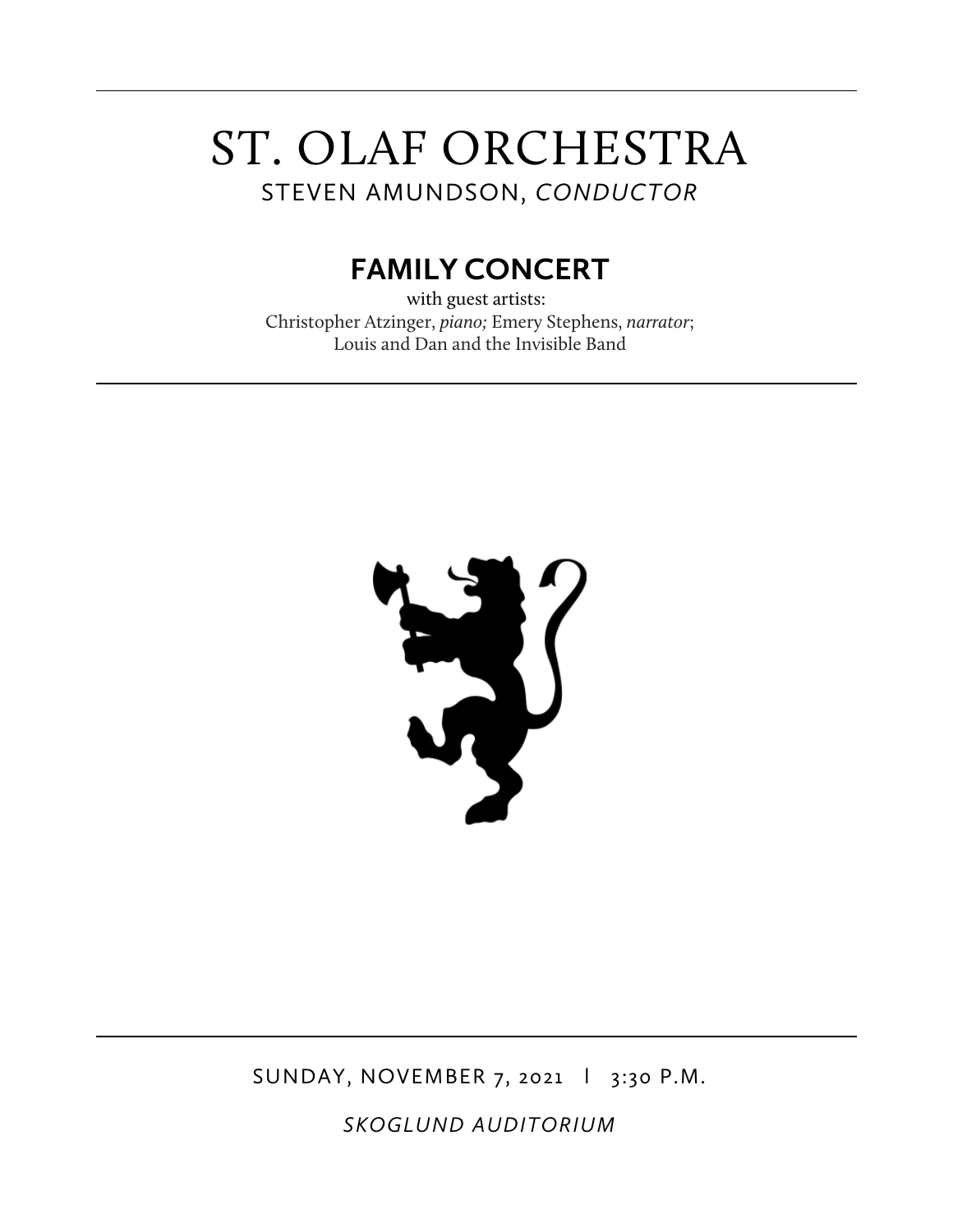## PROGRAM

| Excerpt from Also Sprach Zarathustra, Op. 30                                    | Richard Strauss (1864-1949)                                                                                                                                               |
|---------------------------------------------------------------------------------|---------------------------------------------------------------------------------------------------------------------------------------------------------------------------|
| Piano Concerto No. 1 in G Minor, Op. 25<br>III. Presto - molto allegro e vivace | Felix Mendelssohn (1809-1847)                                                                                                                                             |
| Christopher Atzinger, piano                                                     |                                                                                                                                                                           |
| The Young Person's Guide to the Orchestra, Op. 34                               | Benjamin Britten (1913-1976)                                                                                                                                              |
|                                                                                 | Emery Stephens, narrator                                                                                                                                                  |
| Anitra's Dance from Peer Gynt Suite No. 1, Op. 46                               | Edvard Grieg $(1843 - 1907)$                                                                                                                                              |
| Jake Gesell '22, conductor                                                      |                                                                                                                                                                           |
| In the Hall of the Mountain King from Peer Gynt Suite No. 1, Op. 46             | <b>Edvard Grieg</b>                                                                                                                                                       |
| Max Clifford '22, conductor                                                     |                                                                                                                                                                           |
| "Do Re Mi" from The Sound of Music                                              | Richard Rodgers (1902-1979)<br>arr. Robert Russell Bennett (1894-1981)<br>This piece will be conducted by the winner of a contest for students between the ages of $6-13$ |
| I'm a Turkey                                                                    | Emily Carroll (b. 1979), Louis Epstein (b. 1984)<br>Daniel Groll (b. 1979), Daniel Hernandez (b. 1978)                                                                    |

Louis and Dan and the Invisible Band

**Rodents** Louis Epstein and Daniel Groll arr./orch. Anna Severtson '22

> Louis and Dan and the Invisible Band Anna Severtson '22, *conductor*

**Main Title from** *Star Wars*John Williams (b. 1932)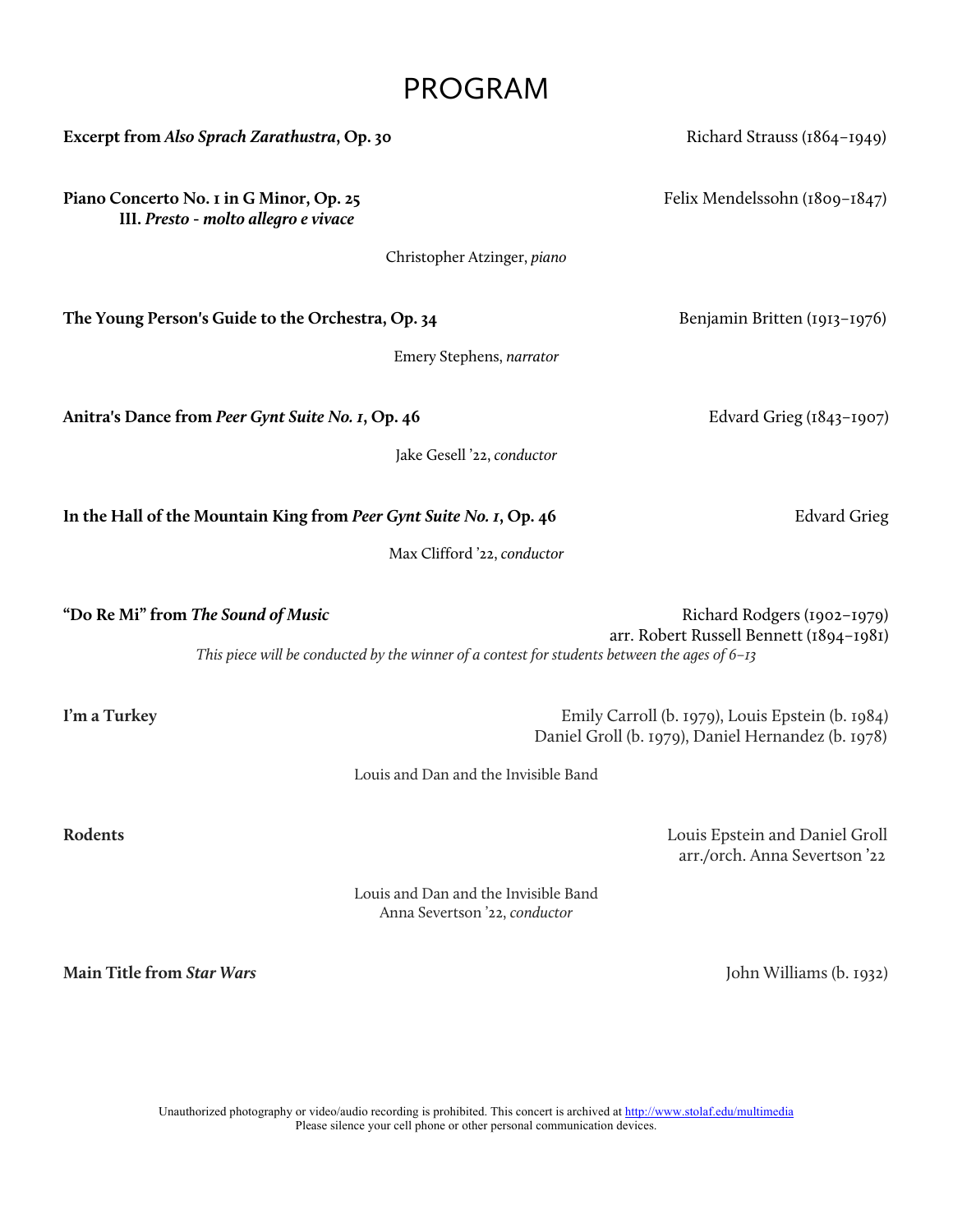# BIOGRAPHIES

Praised in *Gramophone*for his "abundant energy, powerful fingers, big sound, and natural musicality," and in the *San Francisco Chronicle* for his "fervency and panache," pianist **Christopher Atzinger** has performed extensively throughout Europe and North America, highlighted by recital performances at Carnegie Hall (New York), Salle Cortot (Paris), St. Martin-in-the-Fields (London), National Concert Hall (Dublin), American Academy (Rome), Liszt Museum (Budapest), Barocco Cultural Arts (Valletta), the Smithsonian Gallery of American Art, and the Phillips Collection (Washington). In addition to live performances broadcast on WFMT-Chicago, WJR-Detroit, KPAC-San Antonio, WXEL-West Palm Beach, WUOL-Louisville, WGTE-Toledo, and WFCR-New England, his artistry has been heard on American Public Media's *Performance Today*, and on the Netherlands Public Radio (NPO Radio 4). Mr. Atzinger has performed at the Banff, Brevard, Chautauqua, Mendocino, and Bridge music festivals, appeared as guest soloist with the Louisiana Philharmonic and Austin Symphony Orchestra, lectured at the Juilliard School and Berklee College of Music, and given masterclasses across the United States. As a medalist of the New Orleans, San Antonio, Cincinnati, Shreveport, and Seattle International Piano Competitions, Atzinger has been praised by critics for his "personal interpretive vision" and "virtuoso aplomb." He is a recipient of the McKnight Fellowship for Performing Artists and has recorded for Delos, Naxos, Centaur, and MSR Classics. Mr. Atzinger earned degrees from the University of Texas at Austin and University of Michigan, and the doctor of musical arts degree in piano performance from the Peabody Conservatory of Johns Hopkins University. Among his principal teachers he counts Julian Martin, Robert McDonald, Anton Nel, David Renner, and Carolyn Lipp.

**Max Clifford** is a violinist and senior instrumental music education major from Golden Valley, Minnesota. He joined the St. Olaf Orchestra in 2020 after previously playing with the St. Olaf Philharmonia for two years, where he served as principal second violin. This year, Max has the great privilege of serving as president of the St. Olaf Orchestra. In addition to orchestra, Max sings bass in the St. Olaf Chapel Choir, performs with a string quartet, and continues to be involved in a number of instrumental and vocal chamber ensembles on campus. Max also works as a building assistant with St. Olaf Residence Life. After graduation, Max will student teach in the area and then begin the job search, and hopes to find a high school orchestra position in the Twin Cities.

**Jake Gesell** is a bachelor of music composition major from Hartland, Wisconsin. He plays viola in the St. Olaf Orchestra and participates in the St. Olaf Improvisation Ensemble. In his time at St. Olaf, Jake has also enjoyed membership in the St. Olaf Philharmonia, Viking Chorus, St. Olaf Chapel Choir, and Collegium Musicum (St. Olaf's baroque ensemble). Jake is an active chamber musician on campus as well as a founding member of the Synergy Musicians' Collective. He plans to attend graduate school after finishing his degree at St. Olaf. In his free time, Jake enjoys reading, watching movies, traveling, and exploring nature.

**Anna Severtson** is a senior music composition major from Delray Beach, Florida. An accomplished composer, she has written for the St. Olaf Band (to be premiered on November 13th), the International Contemporary Ensemble, the Walden School Players, and ArxDuo. As a pianist, she plays in the Improvisation Ensemble, a jazz combo, and St. Olaf Jazz II. She is also the president of Musika Nova, a group dedicated to new music and composition on campus. Outside of music activities, Anna is in Red Brick Theater Company and loves taking naps on her couch.

Baritone **Emery Stephens**, praised by the *Boston Phoenix* for his singing "with ringing suavity and articulate intelligence," enjoys performing diverse vocal repertoire, from traditional to contemporary. A versatile and charismatic singer, Dr. Stephens has collaborated with the Abridged Opera of Ontario, Wilmington Symphony, Carolina Ballet, and members of the North Carolina Symphony, Arbor Opera Theater, Michigan Philharmonic, Ann Arbor Symphony, Boston Lyric Opera/Opera New England, Boston Early Music Festival, Community Education Programs at Michigan Opera Theatre, and the Detroit Jazz Festival in a revival of Dave Brubeck's *The Gates of Justice* with renowned jazz pianist Jason Moran and his trio, The Bandwagon. Additionally, he has performed works by contemporary American composers, such as *True Witness: A Civil Rights Cantata* by Jodi Goble and served as a narrator for *The Passion of John Brown* by Jesse Ayers and *Paddle to the Sea* by Andre Meyers with the Michigan Philharmonic, and the jazz-inspired *Sweet Music in Harlem* by Andy Kirschner, based on a children's book, commissioned by the Ann Arbor Symphony. Dr. Stephens is an assistant professor of music at St. Olaf College and currently is a member of the board of directors for the College Music Society.

Like the great songwriting duos of yesteryear, **Louis & Dan** bring comedy and smarts to music for today's families. Best friends, neighbors, and college professors (Louis teaches musicology at St. Olaf College, Dan teaches philosophy at Carleton College), they go together like Tacos and Tuesdays. Louis & Dan blend unique musical talents and clever word play to create deeply authentic and entertaining music. Their whimsical perspectives carry a dash of nostalgia, resulting in music that speaks to curious kids and discerning grown-ups alike. With their one-of-a-kind Invisible Band backing them up, Louis & Dan's inimitable style of humor, seriousness, and musical sophistication delivers songs you'll be humming all day. Visit louisdaninvisibleband.com for more information, upcoming shows, videos, music, and more!

#### **MUSIC ORGANIZATIONS AND COLLEGE RELATIONS**

Michael Kyle '85, *vice president for enrollment and college relations* Jean Parish '88, *director of college relations for music organizations*  Terra Widdifield '95, *associate director of music organizations*  Connor Smith, *assistant director of music organizations for audience development* Sarah Gingerich '11*, assistant director of music organizations for project management* Courtney Kleftis, *associate librarian for ensembles & performing rights* Kiernan Bartlett '21, *arts management intern for production & concert management* Ella Harpstead '20, *arts management intern for marketing & touring*

#### **FINE ARTS ADMISSIONS**

Molly Boes Ganza '08, *associate dean of fine arts recruitment*

#### **DEPARTMENT OF MUSIC**

Kathryn Ananda-Owens, *department chair* David Carter, *department vice-chair* Barb Barth, *academic administrative assistant – music* Lisa McDermott, *academic administrative assistant – music*  Jason Bystrom, *instrument coordinator*

#### **BROADCAST/MEDIA SERVICES**

Jeffrey O'Donnell '02, *director of broadcast/media services* Sean Tonko, *technical media specialist* Rebecca Beam '18, *production specialist*